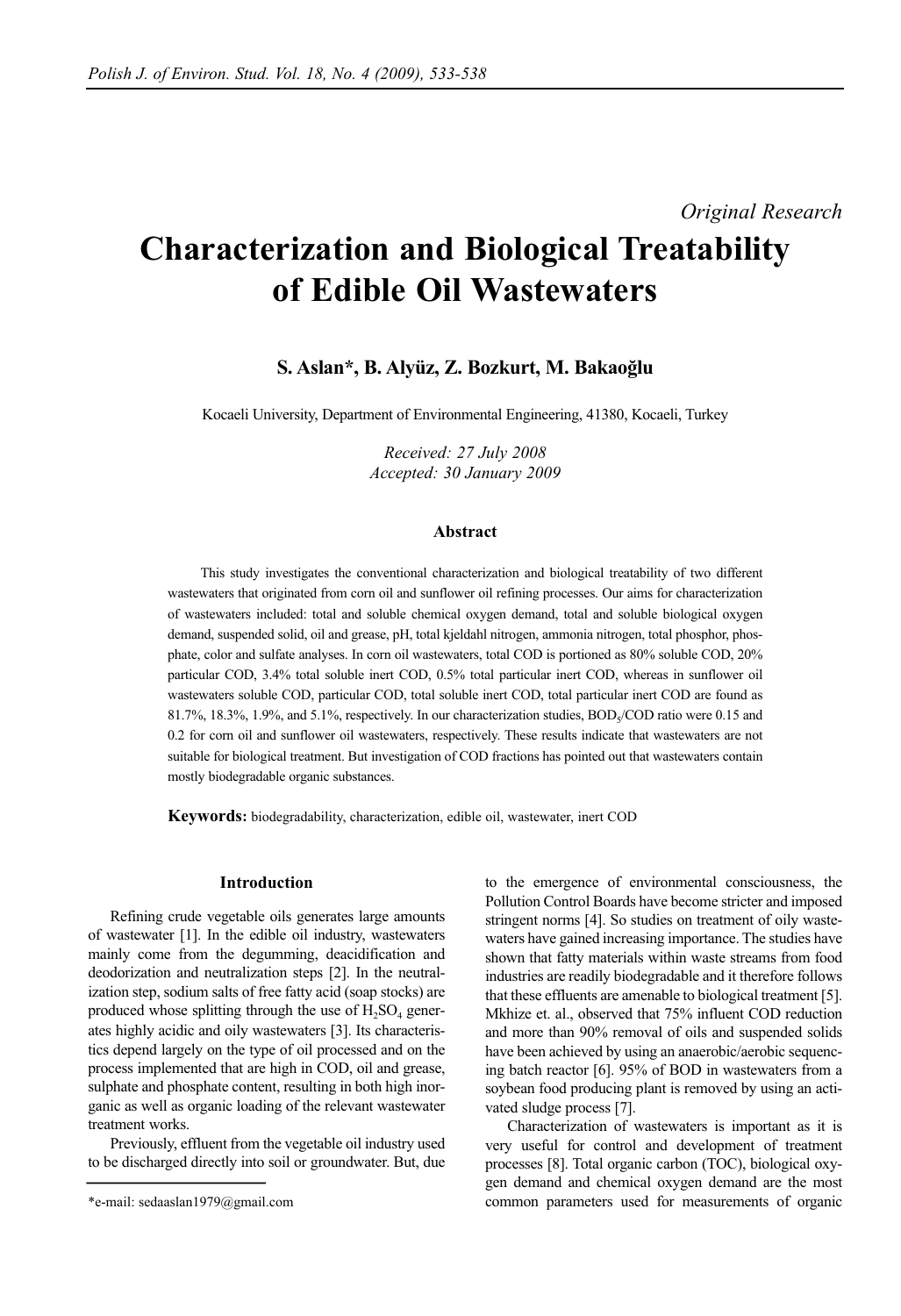materials in characterization studies. TOC is widely used for determination of organic content, but it does not give information about the oxidation steps of organic compounds. On the other hand, electron release potentials of carbonaceous substrate cannot be defined by using BOD [9]. As a result, COD has replaced BOD as a basis for organic matter measurements [10]. The traditional approach in biological treatment systems assumes that the influent COD has a homogeneous character and the effluent COD is composed of the remaining fraction of influent COD. Therefore, practically the effluent COD may be completely treated by increasing the residence time. However, recent studies have shown that increasing the sludge age does not lead to a higher COD removal but it raises the effluent COD levels [11]. This fact can be explained by the existence of the COD fractions such as initially inert particulate COD, initially inert soluble COD, particulate residual metabolic products, and soluble residual metabolic products [12].

In this study biological treatability of wastewaters coming from sunflower and corn oil production were investigated by determining COD fractions. Characterization studies were also done in order to define wastewater properties.

#### **Material and Experimental Procedures**

Seasonal samples for characterization studies were taken from the influent of a treatment plant consisting of chemical treatment and the conventional activated sludge process. All analyses were made as defined by Standard Methods [13]. In order to determine the COD fractions, composite samples were taken from effluent of chemical treatment as influent wastewater contains high organic load having inhibition characteristics.

In the literature various respirometric methods have been defined to determine COD fractions [14-16]. These methods generally involve experimental procedures using batch reactors and are designed to determine residual particulate products generated by metabolic activities during the treatment processes [17].

Orhon and Artan have developed a direct experimental method for observing soluble and inert particulate COD fractions [9]. In this method two aerated batch reactors were used. One of the reactors was filled with unfiltered wastewater  $(C_T)$  and the other was filled with filtered wastewater  $(S_T)$ .

The initial situation of the first reactor filled with unfiltered wastewater can be expressed as:

$$
C_{T0} = S_{S0} + S_I + X_{S0} + X_I \tag{2.1}
$$

While the second reactor is started up with filtered wastewater:

$$
S_{T0} = S_{S0} + S_I \tag{2.2}
$$

At the end of the experiment  $C_{S0}$  (sum of  $S_{S0}$  and  $X_{S0}$ ) is completely consumed and  $X_H$  is accepted as zero then equations (2.3) and (2.4) are observed for the fist reactor; whereas (2.5) and (2.6) are for the second one:

$$
C_{TI} = S_I + X_I + S_{PI} + X_{PI}
$$
 (2.3)

$$
S_{TI} = S_I + S_{PI} \tag{2.4}
$$

$$
C_{T2} = S_{P2} + S_1 + X_{P2} \tag{2.5}
$$

$$
S_{T2} = S_{P2} + S_I \tag{2.6}
$$

If  $X_P$  and  $S_P$  are considered as fractions of  $C_{S0}$  with a kinetic approach:

$$
X_{PI} = Y_{xp}C_{S0} \tag{2.7}
$$

$$
S_{PI} = Y_{sp} C_{S0} \tag{2.8}
$$

and,

$$
X_{P2} = Y_{xp} S_{S0} \tag{2.9}
$$

$$
S_{P2} = Y_{sp} S_{S0} \tag{2.10}
$$

The difference of  $C_{TI}$  and  $S_{TI}$  is calculated from equations (2.3) and (2.4):

$$
C_{TI} - S_{TI} = X_{PI} + X_I \tag{2.11}
$$

From equations  $(2.1)$  and  $(2.3)$ :

$$
\Delta C_{TI} = C_{S0} - S_{PI} - X_{PI} \tag{2.12}
$$

is determined.

Difference of  $C_{T2}$  and  $S_{T2}$  is calculated from equations (2.5) and (2.6):

$$
C_{T2} - S_{T2} = X_{P2} \tag{2.13}
$$

$$
\Delta C_{T2} = S_{T0} - C_{T2} \tag{2.14}
$$

$$
\Delta C_{T2} = S_{S0} - S_{P2} - X_{P2} \tag{2.15}
$$

Considering the ratio between equation (2.7) and (2.9), the following expression can be written:

$$
X_{P1} = X_{P2} \frac{\Delta C_{T1}}{\Delta C_{T2}} \tag{2.16}
$$

The above equations may be manipulated to derive the following expressions for the experimental assessment of *S1* and *X1*:

$$
S_{I} = S_{T1} - \frac{S_{T1} - S_{T2}}{1 - \frac{\Delta C_{T2}}{\Delta C_{T1}}} \tag{2.17}
$$

$$
X_{I} = C_{T1} - S_{T1} - X_{P2} \frac{\Delta C_{T1}}{\Delta C_{T2}}
$$
\n(2.18)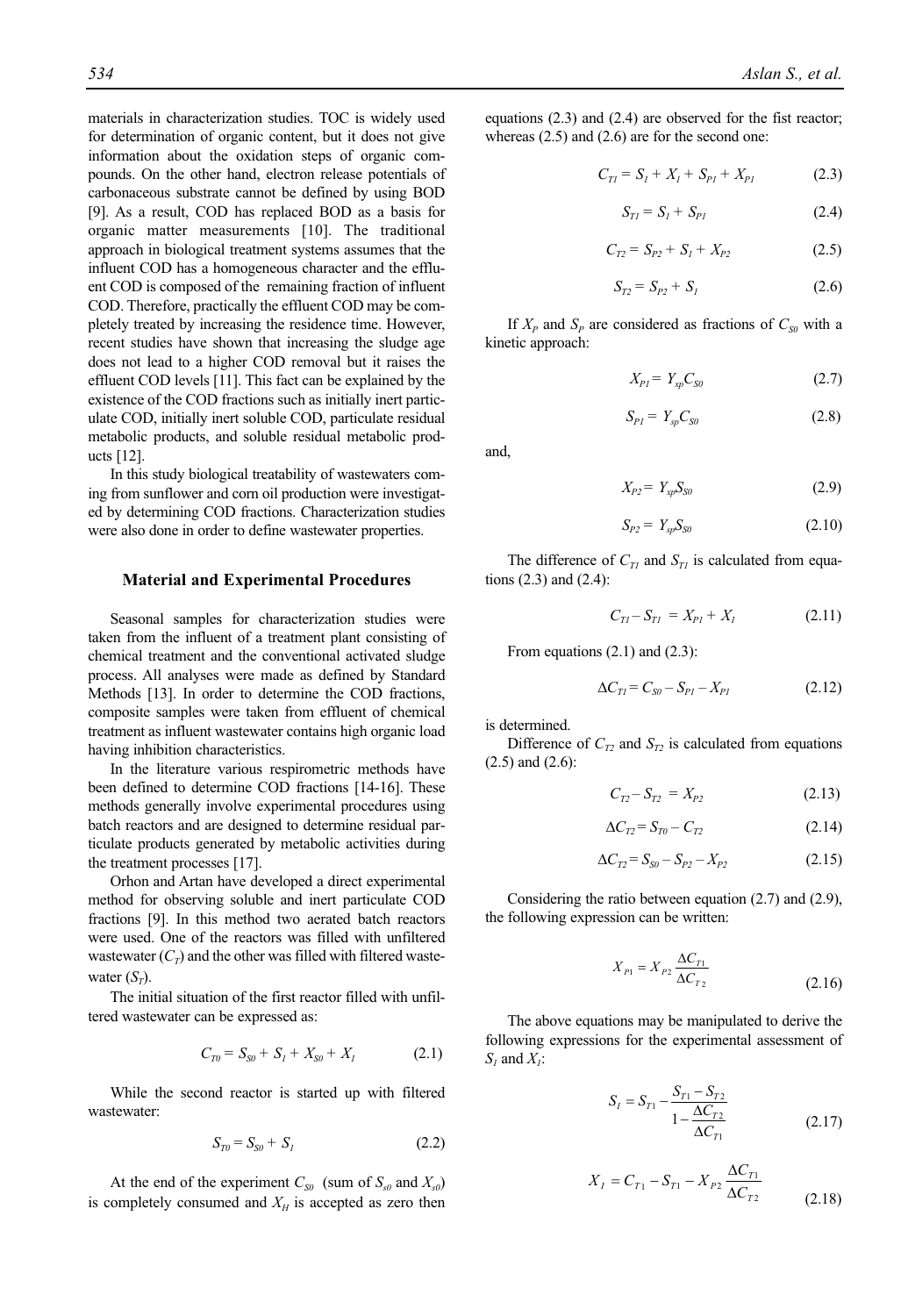| Parameter              | Sunflower oil |        |        |           | Corn oil |        |       |           |
|------------------------|---------------|--------|--------|-----------|----------|--------|-------|-----------|
|                        | min.          | max.   | mean   | std. dev. | min.     | max.   | mean  | std. dev. |
| pH                     | 3.53          | 4.50   | 4.01   | 0.49      | 2.72     | 2.85   | 2.79  | 0.07      |
| Total COD (mg/L)       | 8345          | 9700   | 9215   | 756.06    | 11580    | 15450  | 12880 | 2225.70   |
| Soluble COD (mg/L)     | 5195          | 5560   | 6385   | 182.85    | 5140     | 6700   | 5680  | 884.70    |
| Total $BOD_5$ (mg/L)   | 1500          | 1900   | 1850   | 327.87    | 1250     | 2278   | 1932  | 591.22    |
| Soluble $BOD_5$ (mg/L) | 1450          | 1800   | 1550   | 217.90    | 1100     | 1207   | 1135  | 61.78     |
| SS(mg/L)               | 1516          | 1985   | 1733   | 236.45    | 1058     | 2990   | 2850  | 1077.30   |
| $TKN$ (mg/L)           | 458           | 625    | 517.60 | 93.17     | 1125     | 1458   | 1261  | 174.68    |
| NH <sub>3</sub> (mg/L) | 18            | 51     | 29.60  | 18.50     | 38       | 62     | 48    | 12.49     |
| Total $P(mg/L)$        | 52            | 420    | 177.30 | 210.19    | 275      | 775    | 583   | 269.60    |
| Oil-gress (mg/L)       | 533           | 760.20 | 664.30 | 117.60    | 307.80   | 498.60 | 375   | 107.18    |
| Sulfate $(mg/L)$       | 10800         | 11750  | 11416  | 534.10    | 11900    | 12300  | 12006 | 257.16    |
| Color (Pt-Co)          | 224           | 272    | 242    | 21.60     | 868      | 1700   | 1161  | 467.12    |

Table 1. Characterization of sunflower and corn oil wastewaters.

In this study we have used the direct method described above. Batch reactors of 3 L volumetric capacity were prepared by using filtered and unfiltered wastewaters. In order to decrease the organic load and experiment period sunflower and corn oil wastewaters were diluted to have initial COD of 1495 and 1750 mg/L, respectively. For dilution 1 L of wastewater was complemented to reactor volume (3L) with distilled water. By this way, experiments were carried out in more controlled conditions. Standard methods were used during all experiments. 2 mg/L dissolved oxygen concentration was supplied in reactors. Total and soluble COD parameters were monitored for periods long enough to prove the consumption of all biodegradable substrate and complete mineralization of biomass [18]. Experiments were completed when  $C_T$  and  $S_T$  concentrations reached their constant threshold levels. Each reactor was fed with acclimated microorganisms by adjusting VSS as 10-50 mg/L.

## **Results and Discussion**

Characterization results for sunflower and corn oil wastewaters are given in Table 1. Considering COD values given in Table 1, it is stated that wastewaters of this sector have high organic loads. Although corn oil wastewaters contain more total COD compared with sunflower wastewaters, soluble COD values are close to each other. This can be explained as higher amounts of total COD in corn oil wastewaters coming from suspended solids. Pollutants in these influents generally exhibit biodegradable characteristics. But in this study, it is shown that  $BOD<sub>5</sub>$  concentrations are low despite high COD values. This result shows that wastewater contains hidden BOD that cannot be determined in five days.

Sulfate contents of wastewaters are also high due to usage of sulfuric acid during degradation of soap stock in the neutralization process. In this step, extraction effluent consisting of fatty acid (RCOOH) and  $NaSO<sub>4</sub>$  forms during degradation of soap stock in the form of RCOONa. This process generates acidic wastewaters. Lower pH value of corn oil wastewaters is related to higher concept fatty acid in raw corn oil. The formation of more soap stock increases the amount of acid used for acid oil production.

Vegetable raw oils contain phospholipids. Furthermore, in the degumming step of the rafineration process phosphoric acid is widely used for removal of phospholipids and lipoproteins. These cause high phosphor concept in wastewaters.

In literature, color is an ignored parameter for these wastewaters. But as a result of high organic load, excess levels of color may be notable. Obtained results show that average value of color for corn oil and sunflower wastewaters are 1161 and 242 Pt-Co, respectively. Higher values of color for corn oil wastewaters can be explained with higher organic load of raw oil content in corn oil.

 $BOD<sub>s</sub>/COD$  and  $COD/N/P$  ratios calculated with mean concentrations are 0.15, 0.2; and 22/3/1, 52/3/1 for corn oil and sunflower oil wastewaters. According to these values, there is no demand for nitrogen and phosphorus for the microbial activity in treatment process. However, the low ratio of  $BOD<sub>5</sub>/COD$  shows that the biological treatment alone is not enough to obtain satisfying removal efficiency.

The results of inert COD experiments for sunflower oil wastewaters are given in Table 2. Total and soluble COD fractions for raw and filtered samples of the studied wastewater are illustrated in Figs. 1a, b.

Diluted raw and filtered samples taken from chemical treatment effluent have initial total COD of 1,495 and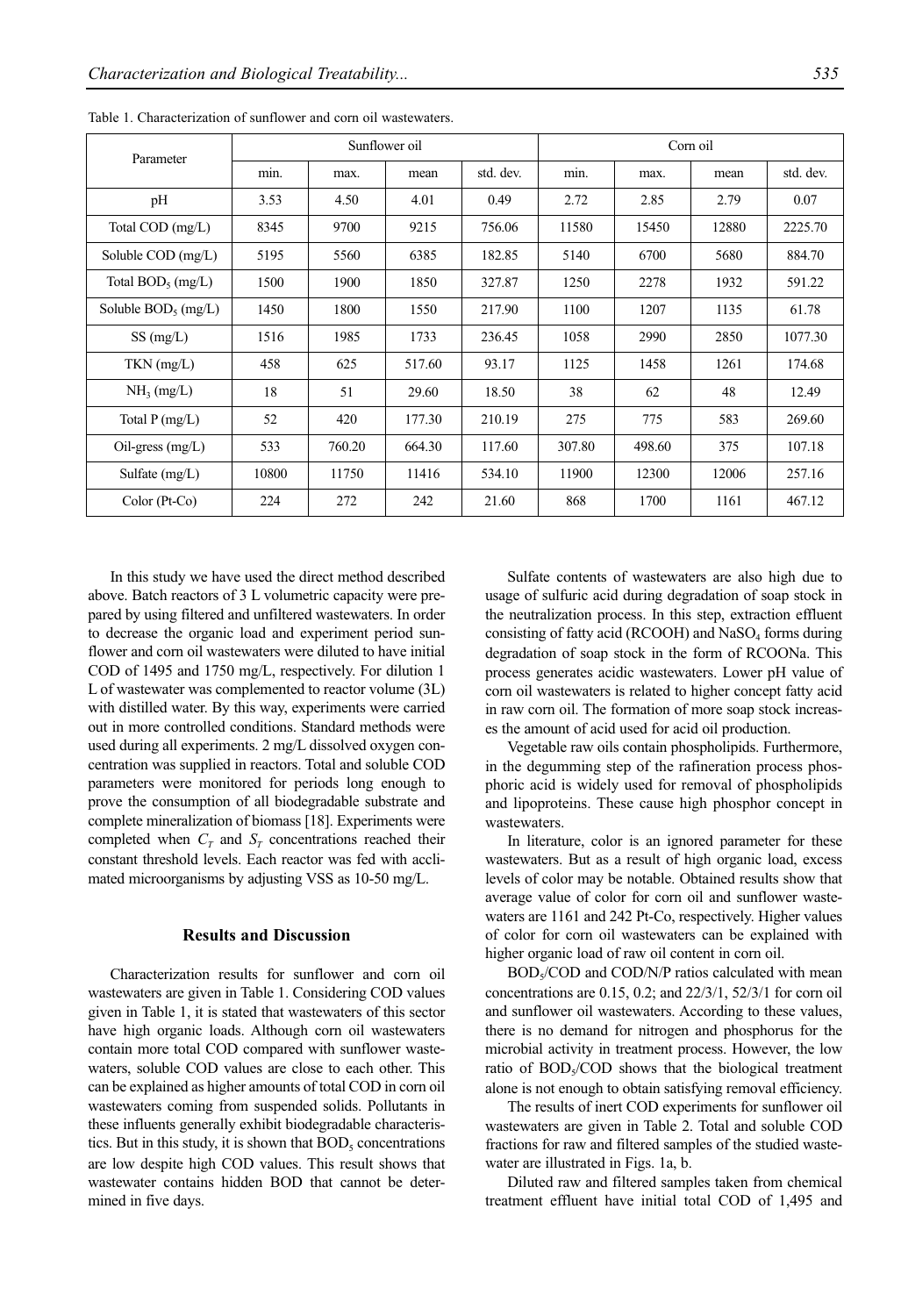| Time                   | Reactor 1 | Fed with raw waste-<br>water $(COD, mg/L)$ | Reactor 2<br>Fed with filtered waste-<br>water $(COD, mg/L)$ |                  |  |
|------------------------|-----------|--------------------------------------------|--------------------------------------------------------------|------------------|--|
|                        | $C_T$     | $S_T$                                      | $C_T$                                                        | $\mathbf{S_{T}}$ |  |
| Start of<br>experiment | 1,495     | 1,222                                      | 1,222                                                        | 1,222            |  |
| End of<br>experiment   | 234       | 110                                        | 139                                                          | 98.4             |  |
| Duration, h            | 528       |                                            | 528                                                          | 528              |  |

Table 2. Total and soluble COD fractions of sunflower oil wastewaters.

1,222 mg/L for sunflower oil wastewaters. After an experimental period of 528 hours, total COD became stable at 234 and 139 mg/L (Table 2). Investigating Figs. 1 a, b, it is seen that COD removal efficiency is higher in the first five days.

The results of inert COD experiments for corn oil wastewaters are given in Table 3. Total and soluble COD fractions for raw and filtered samples of the studied wastewater are illustrated in Figs. 2 a, b.

At the start of experiments for the diluted samples of corn oil wastewaters, total COD and soluble COD were measured as 1,750 and 1,400 mg/L, respectively, in Reactor 1. At the end of the experimental period (672 hours)  $C_T$  and  $S_T$  reached constant threshold values of 132.2 and 100.9 mg/L. In Reactor 2, fed with filtered wastewater,  $C_T$  and  $S_T$  values decreased to 110.6 and 92.6 mg/L from 1,400 mg/L in 672 hours (Table 3). Similar to sunflower oil wastewaters, rapid removal is obtained in early periods (Fig. 2 a, b).



Table 3 Total and soluble COD fractions of corn oil wastewaters.

Calculated COD fractions of sunflower and corn oil wastewaters according to the direct method developed by Orhon and Artan 1994 are given in Table 4. Related ratios are shown in Table 5 observed by using the values in Table 4.

During determination of COD fractions,  $C_T$  values of 1495 and 1750 mg/L, measured in diluted chemical treatment effluents, were used for sunflower and corn oil wastewaters. Total COD of sunflower and corn oil wastewaters having biodegradable fractions of 93% and 96%, consisting of 79.9% and 76.6% readily biodegradable COD; 13.1% and 19.5% slowly biodegradable COD. As seen from Table 4, calculated *Y<sub>SP</sub>* and *Y<sub>XP</sub>* fractions are low. This can be explained with the younger age of the sludge. As known from literature, higher sludge ages cause higher amounts of inert microbial products [16].

A comparison between the COD fractions obtained in this study and the COD fractions of different wastewaters given in literature are shown in Table 6. The soluble



Fig. 1. Total and soluble COD fractions of raw (a) and filtered (b) sunflower oil wastewaters.



Fig. 2. Total and soluble COD fractions of raw (a) and filtered (b) corn oil wastewaters.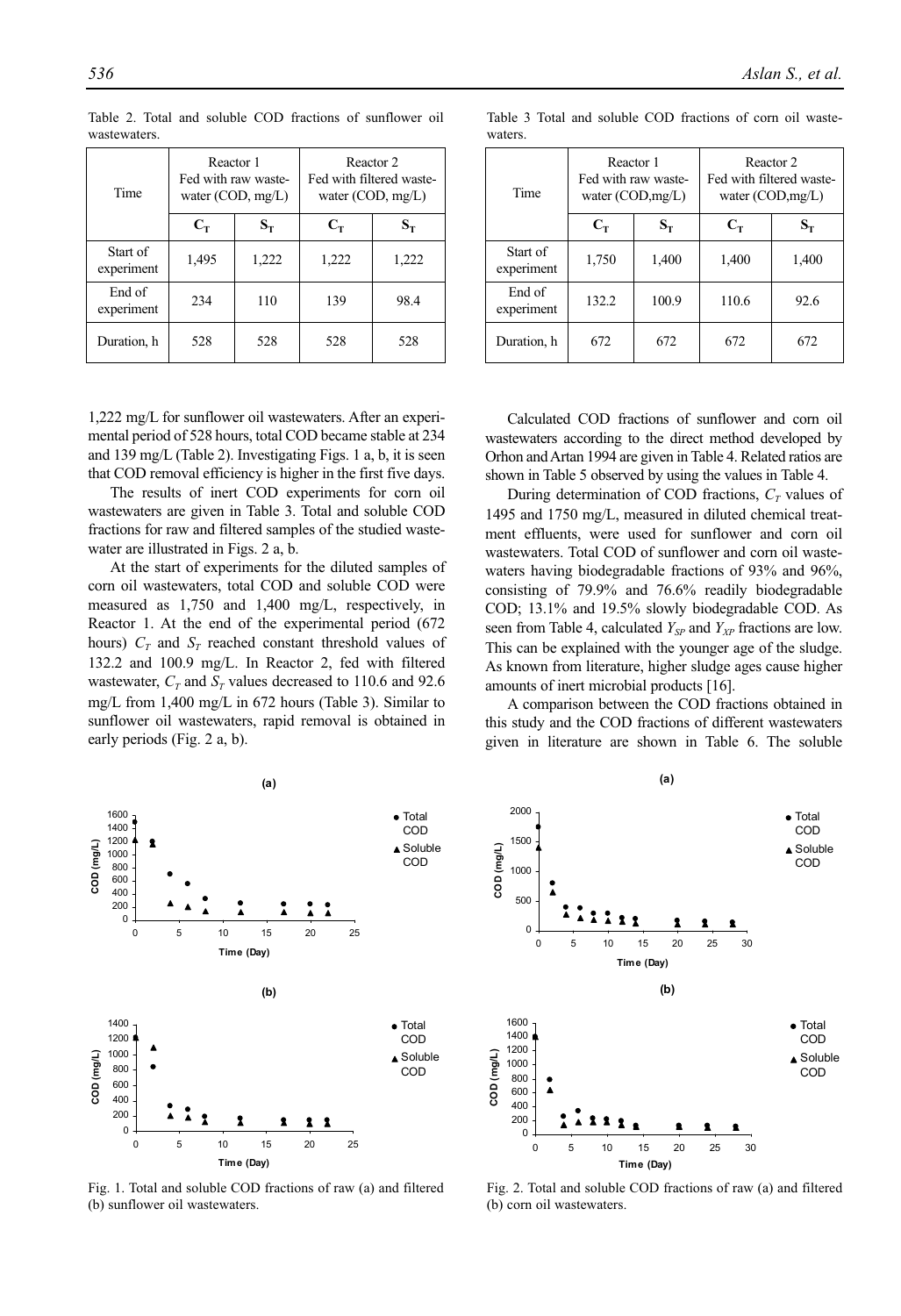COD/total COD ratios  $(S_T/C_T)$  are calculated as 0.817 and 0.800 for this study. These ratios exhibit similarity to the values of previously studied wastewaters of other sectors. Total COD values in diluted samples of corn oil and sunflower wastewaters are measured as 1,750 and 1,495 mg/L whereas inert particular CODs are 8.72 and 76.73 mg/L; inert soluble CODs are 60.01 and 27.82 mg/L. As a result, compared with literature while  $X_I/C_T$  ratios show similarity,  $S_I/C_T$  ratios are lower than the results of previous studies (Table 6).

Table 4. Calculated COD fractions of sunflower and corn oil wastewaters.

| Calculated COD     | Sampling oil  |          |  |  |  |  |
|--------------------|---------------|----------|--|--|--|--|
| fraction $(mg/L)$  | Sunflower oil | Corn oil |  |  |  |  |
| $C_T$              | 1,495         | 1,750    |  |  |  |  |
| $X_T$              | 273           | 350      |  |  |  |  |
| $S_T$              | 1,222         | 1,400    |  |  |  |  |
| $X_I$              | 76.73         | 8.72     |  |  |  |  |
| $S_I$              | 27.82         | 60.01    |  |  |  |  |
| $X_{\rm P}$        | 47.20         | 22.58    |  |  |  |  |
| $S_{P}$            | 83.60         | 40.89    |  |  |  |  |
| $C_S$              | 1,390.45      | 1,681.27 |  |  |  |  |
| $S_S$              | 1,194.18      | 1,339.99 |  |  |  |  |
| $X_{S}$            | 196.27        | 341.28   |  |  |  |  |
| $Y_{SP}$           | 0.060         | 0.024    |  |  |  |  |
| ${\rm Y}_{\rm XP}$ | 0.034         | 0.013    |  |  |  |  |

Table 5. Calculated COD ratios.

# **Conclusion**

In conventional characterization studies, the total COD values were determined as 9215±756 mg/L (8,345 to 9,700) and 12,880±2,225 mg/L (11,580 to15,450) for sunflower and corn oil wastewaters, respectively. It is observed that despite the high organic load in these wastewaters, the formation of inert COD and inert microbial products are poor. It states that studied wastewater is highly biodegradable. With respect to  $C_s/C_T$  ratios, it is seen that total readily biodegradable COD for each wastewater is considerably high (for corn oil 0.96 mg/L and for sunflower oil 0.93 mg/L). Total COD of these wastewaters are mostly consisting of biodegradable COD (96% and 93%). Although corn oil wastewaters contain more organic load, the biodegradability characteristics of each wastewater show similarity. At the end of experimental studies approximately 80% of COD content can be removed in five days. So, it is concluded that a reaction period of five days is enough to obtain satisfying removal efficiency for the wastewaters with similar characteristics. Low BOD and COD ratios show the necessity of physical and chemical treatment before biological treatment for the wastewaters of edible oil sector. Phosphor, nitrogen and color parameters of wastewaters coming from this sector are rather high. But in the National Water Pollution Control Act there is no limit for these parameters of the edible oil sector. Excess values of nitrogen and phosphor cause eutrophication in surface waters. Color prevents diffusion of sunlight and atmospheric gases to the water. So regulations should be created regarding discharge limits of these parameters. At the end of this study, it is thought that obtained COD fractions could be useful in planning treatment processes for similar types of wastewaters.

| Sampling oil  | $X_{I}/C_{T}$ | $S_v/C_v$ | $\epsilon$ $\epsilon$<br>$C_V C_T$ | $S_{\rm s}/C_{\rm T}$ | $X_S/C_T$ | $S_T/C_T$ | $X_T/C_T$ |
|---------------|---------------|-----------|------------------------------------|-----------------------|-----------|-----------|-----------|
| Sunflower oil | 0.051         | 0.019     | 0.930                              | 0.799                 | 0.131     | 0.817     | 0.183     |
| Corn oil      | 0.005         | 0.034     | 0.960                              | 0.766                 | 0.195     | 0.800     | 0.200     |

Table 6. Comparison of COD fractions with literature.

| Wastewater Type               | $S_T/C_T$                | $S_S/C_T$ | $S_S/S_T$                | $S_I/C_T$                | $X_S/C_T$ | $X_I/C_T$                | References |
|-------------------------------|--------------------------|-----------|--------------------------|--------------------------|-----------|--------------------------|------------|
| Textile                       | 0.71                     | 0.14      | 0.19                     | 0.04                     | 0.29      | $\overline{\phantom{a}}$ | $[20]$     |
| Dairy                         | 0.76                     | 0.28      | 0.37                     | $\overline{\phantom{a}}$ | 0.16      | 0.08                     | $[19]$     |
| Meat                          | 0.438                    | 0.146     | 0.33                     | 0.011                    | 0.44      | 0.117                    |            |
| Domestic water (Spain)        | $\overline{\phantom{a}}$ | 0.18      |                          | 0.09                     | 0.33      | 0.25                     | $[21]$     |
| Domestic water (South Africa) | $\overline{\phantom{a}}$ | 0.28      | $\overline{\phantom{0}}$ | 0.08                     | 0.6       | 0.64                     | $[14]$     |
| Domestic water (Turkey)       | 0.31                     | 0.28      | 0.89                     | 0.03                     | 0.15      | 0.54                     | $[22]$     |
| Corn oil                      | 0.800                    | 0.766     | 0.957                    | 0.034                    | 0.195     | 0.005                    | this study |
| Sunflower oil                 | 0.817                    | 0.799     | 0.977                    | 0.019                    | 0.131     | 0.051                    |            |